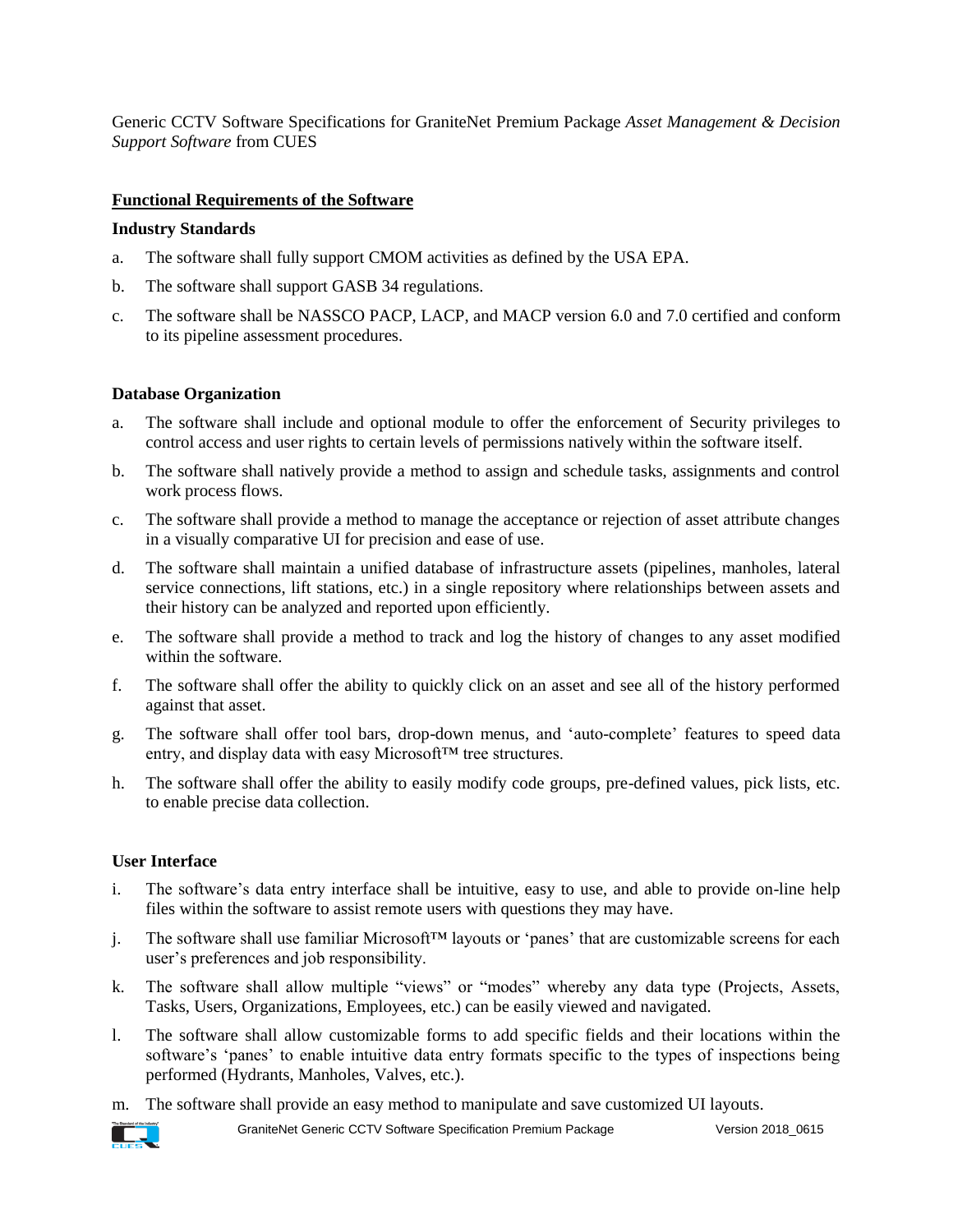- n. The panes shall be synchronized, whereby interaction with the main navigation window will determine the display of data in other associated panes. Changes made to an individual observation, inspection, asset, project, - or multiple changes made as a result of selecting a specific filtering criteria, shall display the newly selected properties in all corresponding open panes.
- o. The software shall allow the user to select his/her default preferences as to which panes to view on a regular basis, each of the panes selected shall be able to be "docked" and/or made "floating". The user shall have the ability to "dock" the panes side-by-side, place one pane over another, and access each pane through a tab. "Floating" panes shall be able to be positioned anywhere in the software window. The software provider shall provide a common "out-of-the-box" layout scheme for use while performing a field inspection as well as for use in the office to review the collected data.
- p. The software shall provide a simple way to control entry standards to define specific business logic, change labels, define field controls (optional, mandatory, disabled, read only, etc.), and define default field values and input 'masks'.
	- a. The ability to change labels shall be part of the system and shall not require third party software.
	- b. All drop down look up values shall be customizable by the end user without the use of third party programs.
	- c. The software shall allow for the addition of custom fields available in the user interface without the need of third party software.
	- d. City Administrators shall be able to set visual mandatory entry fields for both pipe information and defect entry fields and import them into this basic module.
- q. Users shall be able to burn CD/DVD's or generate reports without requiring any third party software.
- r. The software's reporting engine shall allow for the generation of batch reports based on user defined object types (mainlines, projects, etc.), objects (mainline ID's, project names, etc.), the types of reports, the destination (printer, file, email, etc.), and the format (PDF, Excel, HTML, etc.).
- s. The software shall allow the user to create "single entry" continuous defects, where the continuous defect is defined by the start distance and the length.
- t. A pipe graph shall be interactive and the pane viewable during the inspection. The pipe graph shall show service connections with a graphic indicating the location of the connection. The user shall have the ability to control the graphical representation of the observations made during the inspection by selecting any combination of the following features: Connections, Defects, Continuous, Laterals, Informational, and/or Status Bar.
- u. A zoom feature shall be available for the pipe graph that allows the user to select a portion of the pipe with a mouse and zoom to that specific portion. A grid system shall be provided to display the location of a 'zoomed' observation within 10 feet.
- v. To start an inspection, the user shall be able to select structure, nodes or manhole information already within the database. If the data is not available, the operator shall be able to enter the correct information and the information shall be retained in separate tables for future selection. A graph shall be provided for structures that allow for the direction of entry and exit and flow direction of each main and lateral.
- w. The user shall be able to display live video, playback video, and captured pictures on the screen simultaneously.
- x. Asset details and feature changes indicated by an assessment will be managed by and "Accept" or "Reject" procedure to ensure the quality of the asset data.

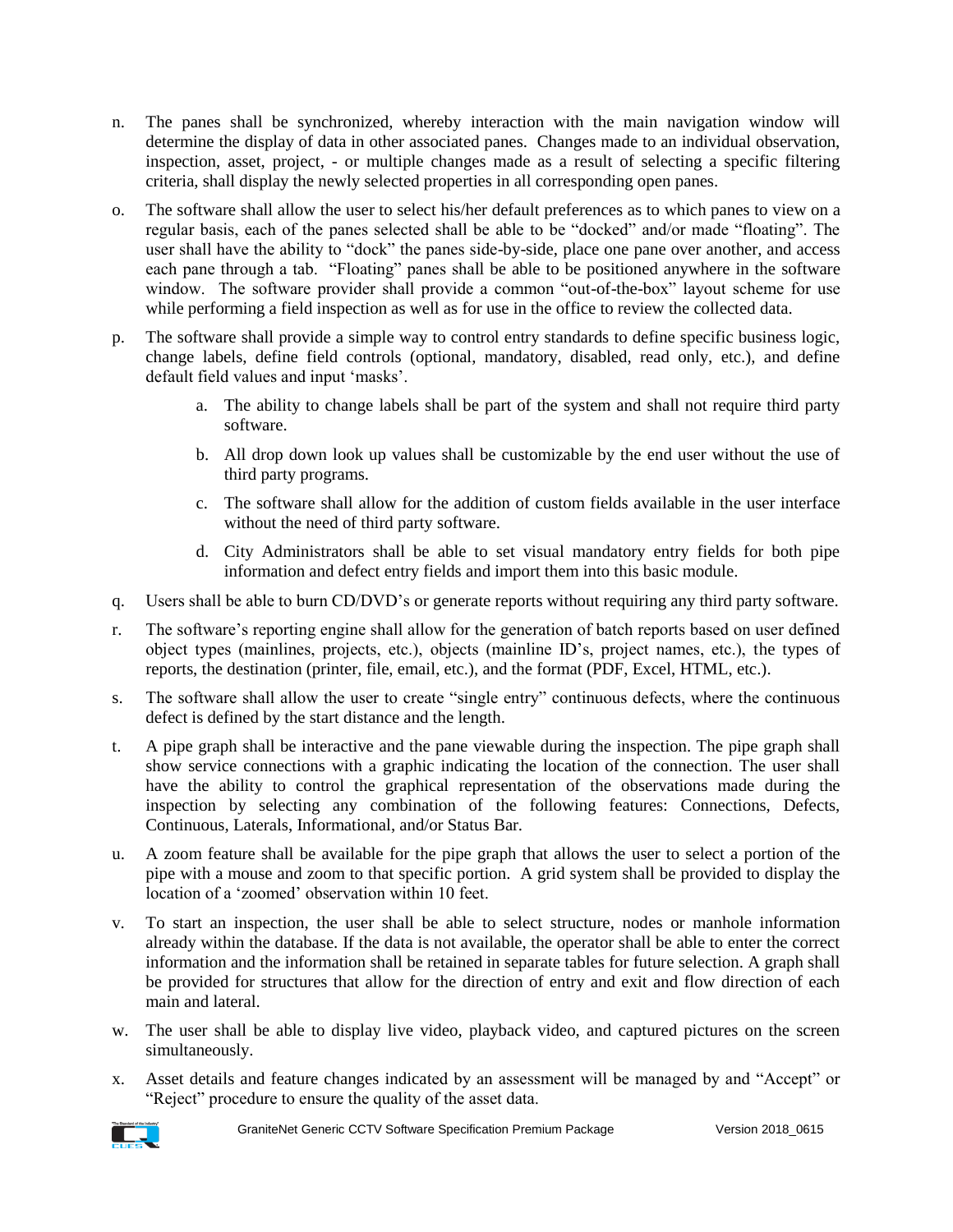- y. An Automatic Voice Over feature shall be available to read out loud and record on video the observation entries.
- z. It shall be possible to Create Custom Tasks to record multiple types of inspections or surveys.
- aa. NASSCO PACP Access Point and Water Level automatic creation when starting a task.
- bb. Transporter or Camera speed will be displayed on the Live Video Pane.
- cc. It shall be possible to copy or "Carry Forward" the relevant information from any Task or Inspection to a new Task or Inspection to reduce effort and duplicate information entry.
- dd. It shall be possible to continue to record on an existing video file even if the computer was turned off.
- ee. Multiple video files for the same task can be merged into a single file for ease of management.
- ff. A Graphical Clock shall be used to describe the position for observations.
- gg. It shall be possible to define selected and commonly used observation or codes as "Favorites" for quick entry.
- hh. "Asset Location" functionality. This feature allows a user to have assets with the same names but different physical locations (cities, counties, towns, etc.) to be contained in the same database. Now multiple "123 Main Street" addresses can be stored in a single database by the contractor. This capability is especially useful for Gas Cross Bore contractors who often encounter duplicate asset names.
- ii. "Change Standard" feature. Tasks created or already completed in one standard (such as PACP v6 or CUES Standard, etc.) can now be changed to a different standard allowing the user to make the appropriate changes to comply with the desired standard's rules and validation.

## **Technical Requirements of the Software**

The software shall be coupled with a firmware controller or with a USB data acquisition device to receive multiple, simultaneous inputs from connected devices to, for example, allow mainline footage, lateral footage, manhole depth, and inclination to be received into the software without the need for manual input from multiple keyboards.

The software shall also automatically generate text overlay titling to highlight problem areas and asset inspection information. The titling options and position shall be customizable and titling display shall not require special separate controls.

### **Database Structure & Requirements**

- a. The inspection database shall include an *asset-based* architecture which allows multiple inspections to be performed and retained as a historical record for a specific physical location (asset).
- b. The software shall be able to track tasks and assignments even if the tasks are performed in multiple sessions or by different personnel.
- c. The software shall be able to import an entire asset database.
- d. The software shall have the ability to import and retain the entire list of assets despite not ever having generated an inspection.
- e. The inspection database shall have the ability to support and synchronize with multiple data sources, such as Oracle Server 10.2-11.2, Oracle Client 10g Release 2, Oracle Client x32 Version 11g (for both Win x64 and x32 with ODAC no less than version 11.2.0.3), SQL Server 2008 R2, 2012, or

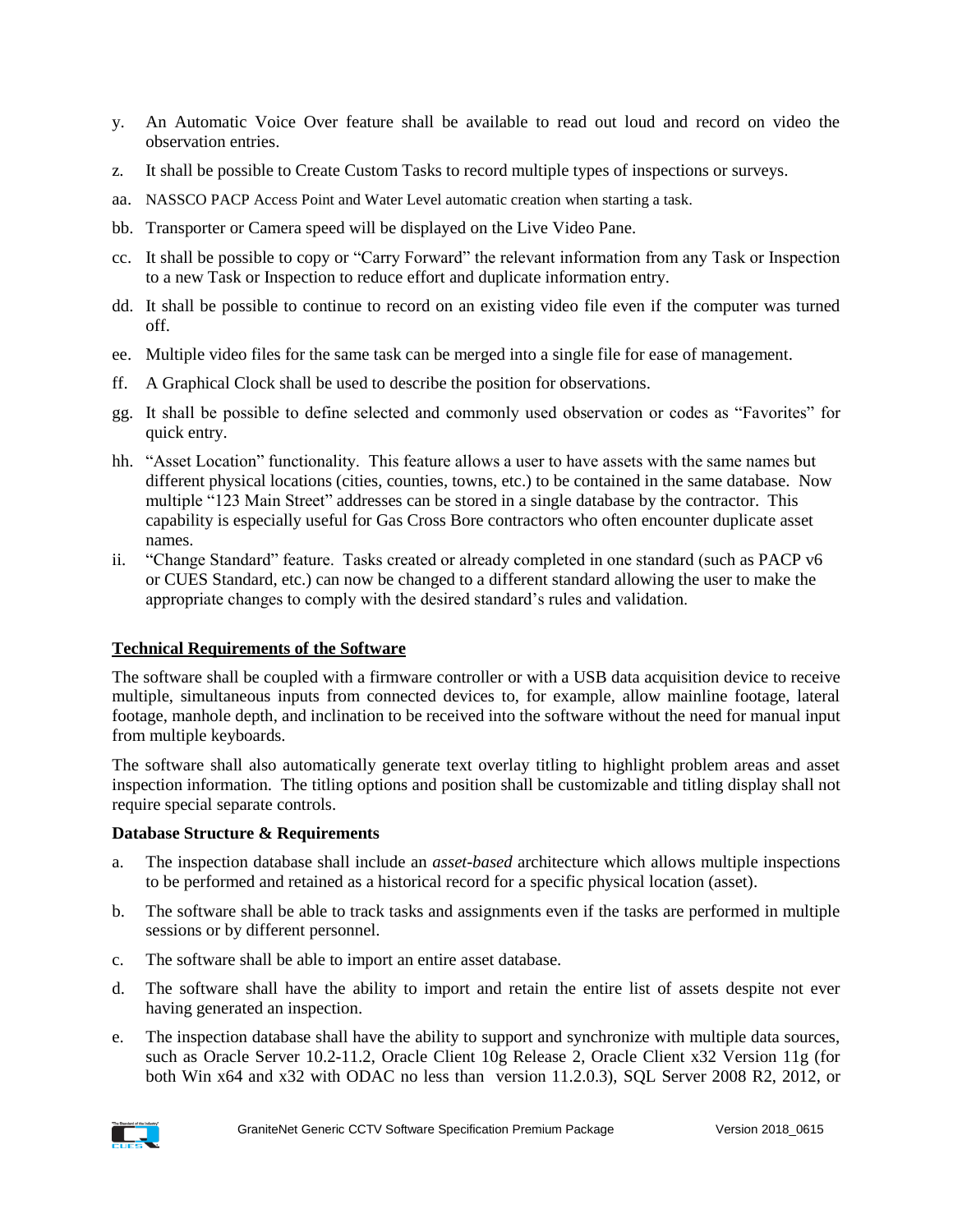2014. All or part of the inspection and asset information shall be able to be synchronized between the field and office with built-in automatic validation and error checking.

- a. The software must be based on Microsoft Windows and can be a 32 or 64 bit Windows application, compatible with Windows 7, Windows 8.1, Windows 10, Windows Server 2008 R2 SP1, Windows Server 2012, or Windows Server 2012 R2 SP1.
- b. The collected CCTV survey data shall be stored in either a SQL or Oracle tables, and be available for use by the system owner.
- c. Databases shall be able to be created in the default directory or on any writable local drive available.
- f. The database shall support simultaneously the following code systems: PACP, LACP, MACP, CUES standard, EN 13508-2, GAS, and individual custom codes. The "Customer" shall provide the "Contractor" the code requirement prior to inspection creation. The Management Console code editor shall provide the ability to add, modify, and/or delete the code systems per the inspection requirements or user's preferences. Each project shall be able to utilize a different code system and units of measurement based on the "Customer" inspection requirements. The "Customer" shall have full and independent access to the code editor for customization needs without the use of third party applications.
- g. The database structure shall retain information on the various structures found within a Sewer, Storm, Hydrant, Gas, or any other system. It is important that the structures, nodes, identifiers and related attribute information be retained as separate tables from the inspection allowing import of existing data from multiple sources. The data structure allows different projects to reside within a single database. Information gathered in projects shall be available to view by project or by system. Data gathered during project inspection shall be available to view by the selected structure. Therefore, all inspections can be viewed on a structure even if gathered in different projects.
- h. The software shall support metadata and all panes and forms shall be stored in the database so that any field or interface customization shall be immediately available to any user that connects to the database.

## **Media Handling Capabilities and Requirements**

- a. Digital video files (Inspection Videos) shall be captured and/or recorded in the MPEG 1, 2, 4, H.264, .HD, or WMV formats as specified by the client in combination of the corresponding cameras and optional software modules. The video files shall be linked to the Inspection and Observations stored in the database. The "Link" of the video capture file to the database observation entry is required and each Observation shall record the name of the video file and the frame number referencing the time in the video when the inspection was made. The inspection observation(s) shall link to the video record in real-time.
- b. A Main, Lateral, or Node Inspection may have one or many linked video files. Video recording can be paused and then restarted without generating a new file.
- c. On playback, single click selection of a Main, Lateral or Node Observation shall start the video from the moment the observation was made, and subsequent selections of observations will "jump" the video playback to the corresponding spot. If no additional observation selection is made, the software will play sequentially all linked videos in the inspection.

## **Image (Photos) Capture Format Capabilities and Requirements**

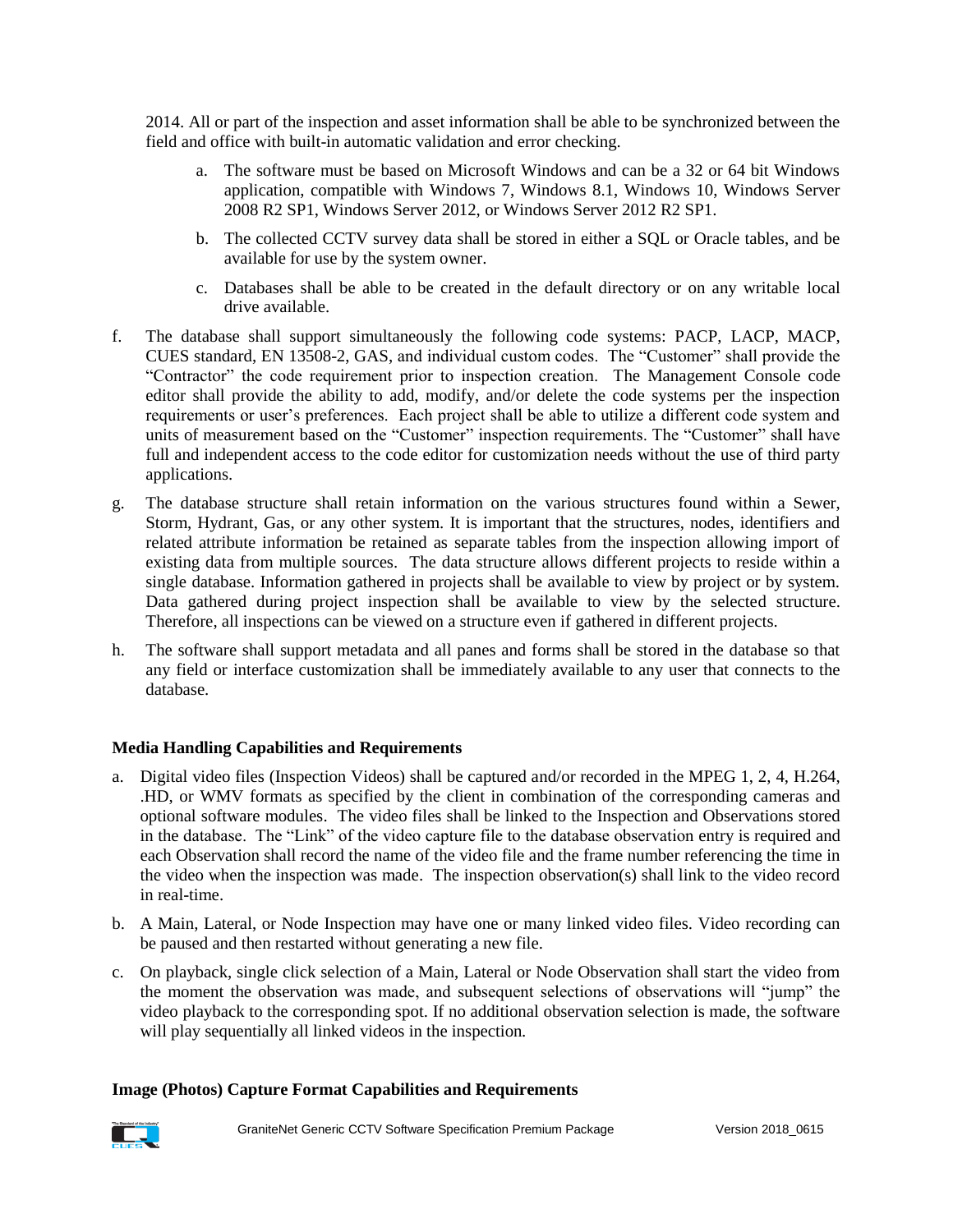- a. The Inspection image files (pictures) shall have the ability to be exported to Industry Standard Formats to include JPEG and PNG formats and be transferable by CD, DVD and/or External Hard drive to an external personal computer utilizing standard viewers and printers.
- b. The video image capture module shall be capable of collecting multiple color video frames of the defects found during inspection and then linked to the inspection reports. There shall not be a limitation to the number of pictures allowed per observation.
- c. Images or video clips shall be easily launched for viewing during inspection report review.
- d. Images can be captured and linked to an observation directly from "live" video during the TV inspection, or from the video playback at the office.
- e. Footage count shall be attached to the corresponding video image and shall appear on the reports indicating the correct footage when the image was captured during the pipeline inspection.
- f. Shall be able to print any captured image on the color printer in the inspection truck. Picture files shall be stored and exported with inspection data.
- g. A "thumbnail" preview of all pictures at an observation shall be available. The pictures shall be able to be expanded from thumbnail to full size by utilizing the mouse.
- h. Images will be capture automatically when creating observations.

## **Export of the Database, Videos, Pictures - Capabilities and Requirements**

- a. The database, videos, pictures shall have the ability to be "Exported". Export is the process of selecting all or portions of the original data, video, and pictures, and creating a complete and independent copy of this information, which can be run independently or synchronized by a City's or County's office program.
- b. The office program shall have the ability to select the Assets and Projects to transfer to a particular database.
- c. All or part of a database can be exported from the TV Inspection database with or without videos and pictures. This new file can be burned to a CD/DVD, or transferred to a USB Hard drive and brought into the office from the truck, or vice versa.
- d. Export GraniteNet Dynamic Layers to KML (Export to Google My Maps)
- e. Use the built in Data Transfer functionality to transfer additional settings (such as inspection profiles and other specific GraniteNet settings) associated with the data being transferred to another user.

### **Synchronization Capabilities and Requirements**

- a. The software shall have the ability to synchronize with assets and inspections from exported databases.
- b. The synchronization process shall have built-in error checking for duplicates, conflicts, updates and any modifications to the data being synchronized using a unique hash revision control mechanism for every data object.
- c. Log files must be created for review purposes.
- d. During the synchronization process, validation dialogs shall be used to allow the user to select which data takes precedence when a conflict is challenged.

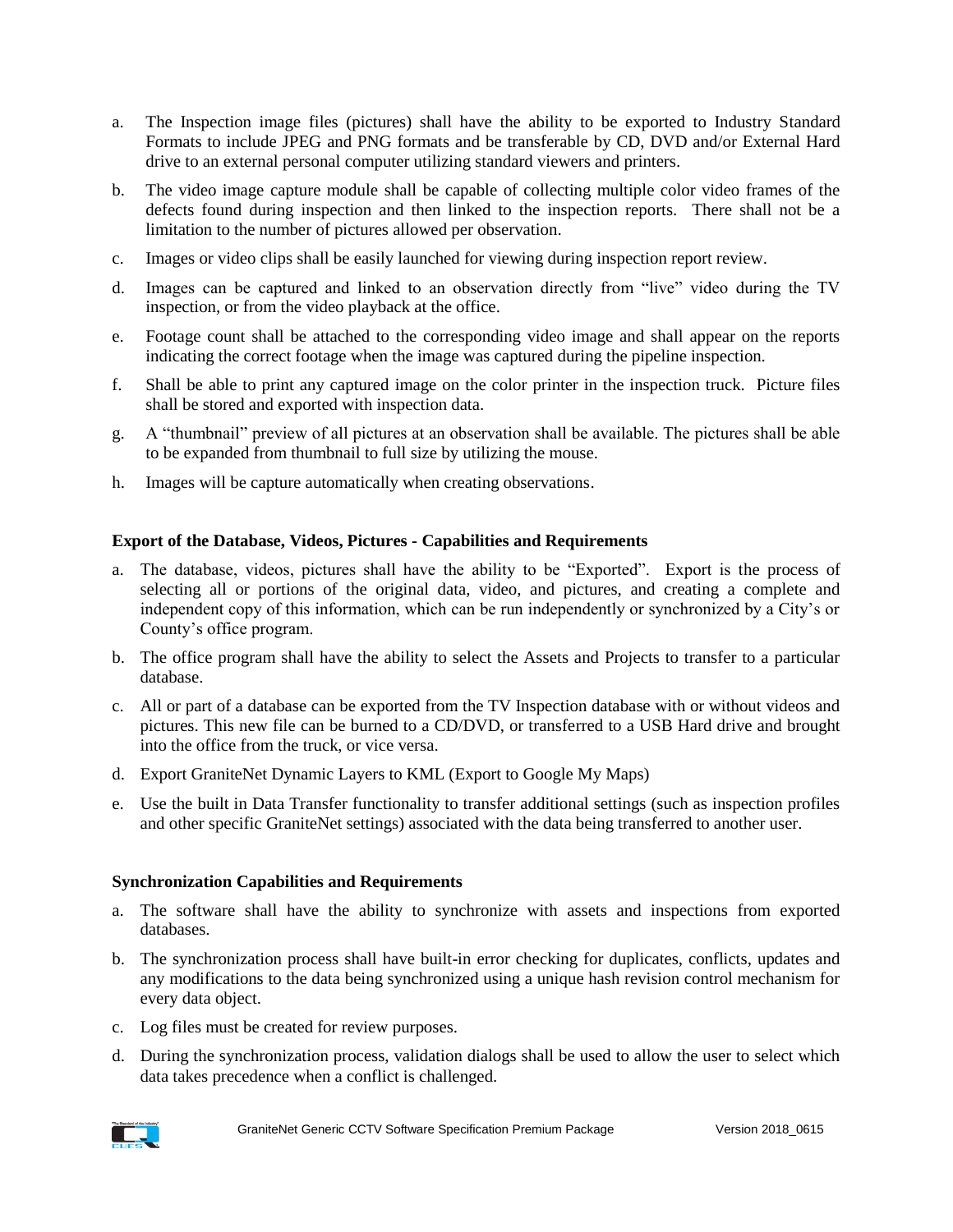- e. All filtering capabilities previously described must be available for all exporting and synchronization tasks.
- f. The software will allow for multiple sources of data to be effectively consolidated into a single unitary database for analysis and evaluation.

## **Televising Survey Collection/Reporting Capabilities and Requirements**

- a. The software shall be capable of customization with the ability to modify/add to the pipeline condition descriptions/codes and to group them for ease of use.
- b. The software shall allow footage reading from the existing mainline and lateral camera equipment to be automatically entered into the current survey record and directly correspond to the noted defect location throughout either the main or lateral pipe graph and in all tabular reports generated.
- c. A context-sensitive, complete on-screen help file should be available.
- d. Drop-down boxes shall be available to quickly reference common information such as defects, pipe materials, survey purpose, locations, pipe usage, etc.
- e. Multiple windows shall be allowed so as to display live video compared to recorded video and/or recorded snapshots.
- f. The software's database shall have the means to sort in ascending and descending order according to date, pipe id, street name, structure id, observed footage, pipe materials, pipe diameters, work order numbers, etc.
- g. Summary reports compiling data from multiple inspections shall be available. Reporting order shall be user defined.
- h. Individual inspection summary reports shall also be available, and tabulate pipe survey results.
- i. Quarter section (or map or project areas) summary reports are to be made available so that all surveys within a quarter section are listed showing purpose of inspection, dates, work order numbers, structure ids, street names and total lengths.
- j. A report showing defects by inspection shall be available and programmable to list specific defects observed with corresponding footage, starting and ending manhole numbers, structural pipe defects (i.e. cracks, offsets, defective laterals, collapsed pipe, etc) and service oriented defects (i.e. roots, grease, obstructions, infiltration, etc).
- k. A report showing grading scores shall be available and summarize the structure ID's, pipe material and diameter, and the grade scores for each survey with totals.
- l. Reports showing service and structural aspect scoring shall also be available and shall list the pipe ID, total observed length, number of defects and total score with reference to the condition of the total pipe, average of the pipe, total defects and average of defects.
- m. The software shall allow the user to add logos, pipe run graphics, GIS map views, customer information, date, and time.
- n. Report templates created by one user shall be transferable to other users when required.
- o. The data structure shall allow different projects to reside within a single database. Information gathered in projects shall be available to view by project or by a unique system ID number or asset ID. Data gathered during the project inspection shall be available to view by the selected structure. Therefore, all inspections can be viewed on a structure even if gathered in different projects.

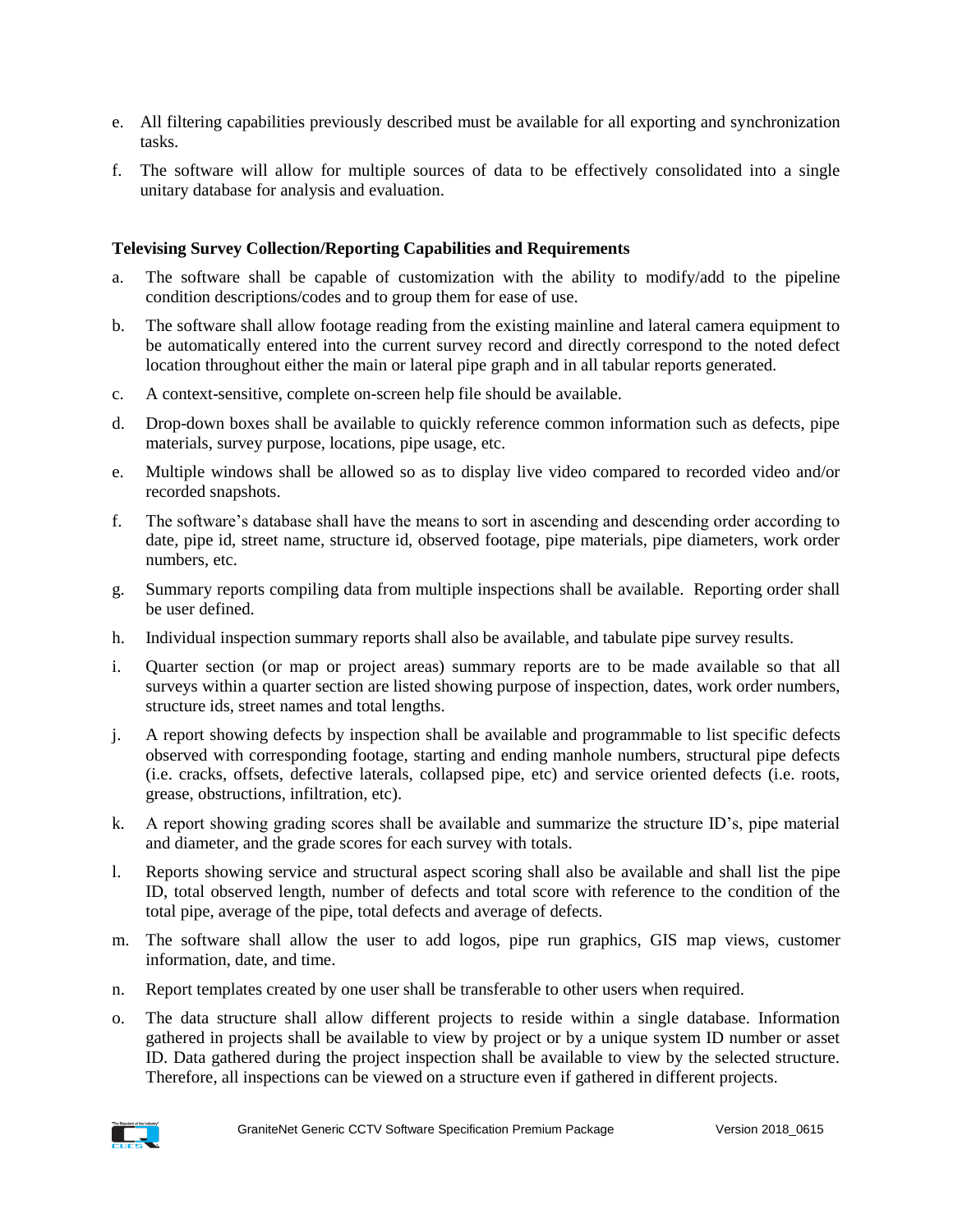- p. The data structure shall allow for the entire asset data inventory to be created or imported even if no inspections have been performed on the assets.
- q. Observation's clock positions shall be entered via a graphical clock interface.

# **Viewer Edition (Read Only Client) Capabilities and Requirements**

A Viewer Module shall be freely available for viewing all collected data and shall allow users to:

- a. View or print all available pictures.
- b. View all available video files.
- c. Review or print individually all available reports.
- d. View all data in the same format as the main software.
- e. Use GIS map within the viewer to select assets, review inspections, and run reports.
- f. Use filters to search and sort the information and reports.

### **Data Analysis/Reporting Capabilities and Requirements**

- a. Users shall have the ability to perform data entry and automatically control the video text overlay simultaneously to eliminate the need for dual entry.
- b. Users shall have the ability to transfer data between the Data Acquisition System and the Software Interface without the need for any user supplied programming, special scripts, or macros.
- c. The user shall be able to build a code system from active codes.
- d. The software shall have the ability to filter all data using any data field in the software. Filter state should be savable for future use. Multiple filters can be saved. Filters can be defined graphically or by SQL query language.
- e. Users shall be able to filter the list of mainline inspections or assets to be exported. Users shall be able to select the mainline inspections by any default or custom field.
- f. Upload/download features shall be available to move surveys, assets, or projects between databases, to allow information and media stored on a truck system to be incorporated into a master database on the City's network or a supervisor's computer. The software program shall be able to combine databases from multiple sources into a master database and link media to a central location. A revision control system shall automatically monitor changes and resolve conflicts between databases.

## **Vendor Requirements**

- a. Vendor shall design, develop and support the software in the US. The software shall not be designed and supported offshore.
- b. Vendor shall offer comprehensive Annual Support Plans which include Web-based troubleshooting tools, online assistance, user forums, and access to downloadable upgrades and documentation via an established Support web site.
- c. Vendor shall provide referenceable clients similar in size and scope.
- d. Vendor should not be engaged in software patent or copyright infringement litigation.

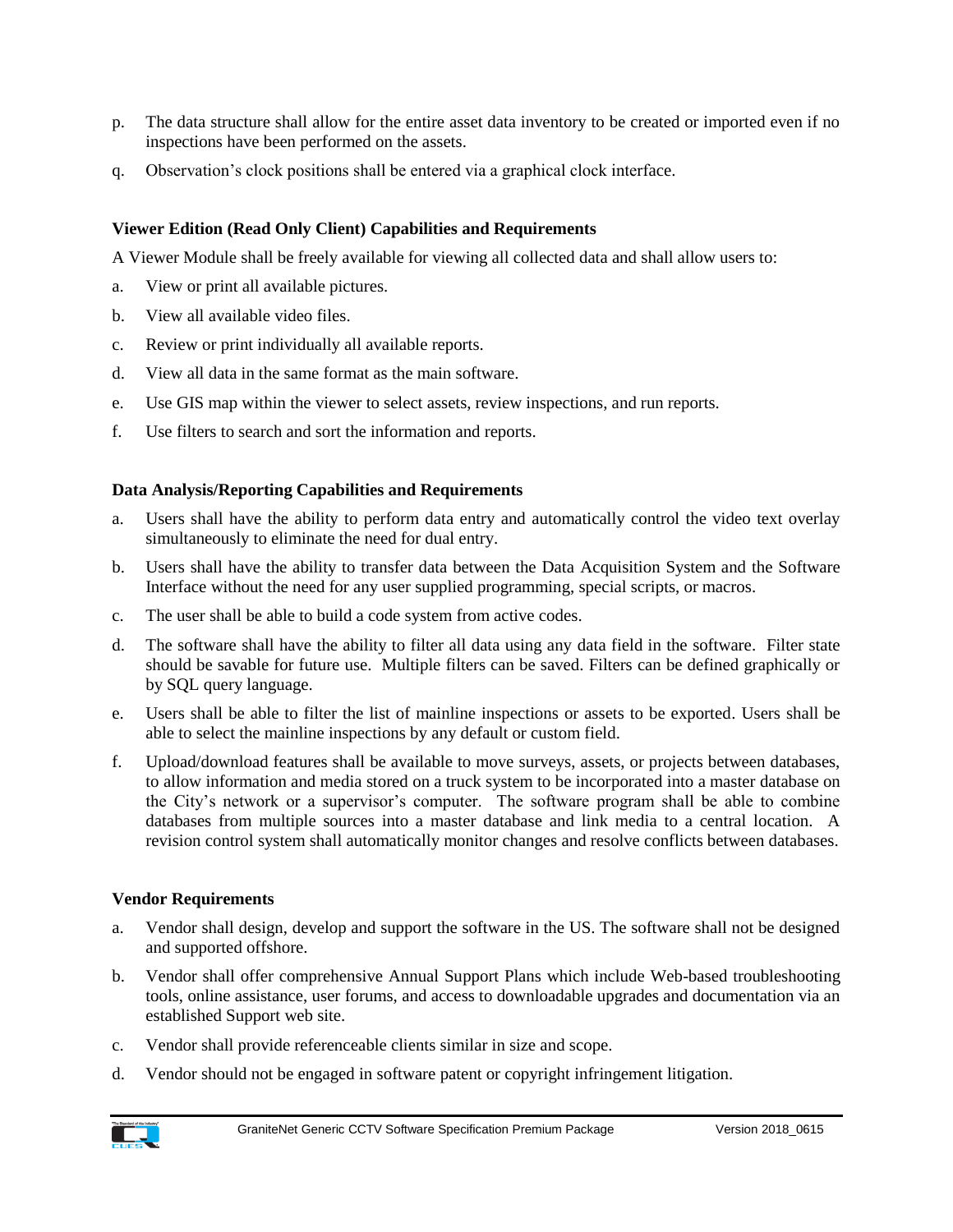### **Definitions**

ASCII: The American Standard Code for Information Interchange is a standard seven-bit code. In the software rendering a Report to ASCII means to save it in ASCII format (also known as plain text format).

Asset: A general term representing sewer physical structure (see Lateral Asset, Main Asset and Node Asset). All Inspections in the software can be grouped into Assets because all Inspections (and their respective Observations) are performed on Assets. Multiple inspections can be linked to an asset to provide a historical perspective.

Code System: A set of Codes that comprise the menu of possible choices when assigning defect description values to observations. For example, when recording a specific type of inspection observation, the Code System will provide the user with a full range of codes to choose from, including all of the types of defects that the Observation may have (e.g. crack, sag, blockage, etc.).

Codes: A value assigned to fields in the software. Codes control the type of information that can be entered for a particular field.

CSV file format: Comma-separated values contain table values as a series of ASCII text lines organized so that each column value is separated by a comma from the next column's value and each row starts a new line. This is useful for importing data into spreadsheets, such as Microsoft Excel.

Template: A field template is used for assigning certain fields in the software specific values. Field templates are used for Asset Addresses, Node Asset IDs, and Site IDs.

Footage: The distance from a Node Asset (or other starting point) from which an Inspection began. Footage is used to describe the location of observed defects in pipes. Footage also is used to describe the current camera position during an Inspection. Footage also refers to the distance in a service line inspection from either the mainline asset or the cleanout/property line.

HTML: The Hyper Text Mark-up Language is the language that web pages are written in to format the presentation of content. Reports exported in HTML format retain formatting and are viewable in many email applications and word processing applications.

Inspection: General term to refer to the procedure of investigating the quality and conditions of pipes. An Inspection means a TV inspection in which a camera presents live video and/or records video and still pictures for later playback to determine the status of a pipe.

Integration: The process by which one software application can interact, import, process and export data from another software application using predefined and preferably certified methods. Integration does not only copy the contents of individual fields, but also maintains the relationships between the fields and implements the required business rules to ensure the proper operation and data integrity of the software applications involved.

Labels: The names of fields in the software dialogs.

Lateral Asset: An adjoining pipe to the main pipe of a Main Asset. A Lateral Asset intersects and opens into the main.

Lateral Inspection: An investigation of a Lateral Asset usually undertaken in the context of a TV Inspection, but may also be an independently generated inspection.

Lateral Observation: A defect found during a Lateral Inspection of a Lateral Asset.

Main Asset: A physical structure defined by two Node Assets and the interconnecting pipe.

Node Asset: The physical manhole or entry point into the sewer system. It can also be any type of an end point (catch basin, pumping station, ditch, etc.)

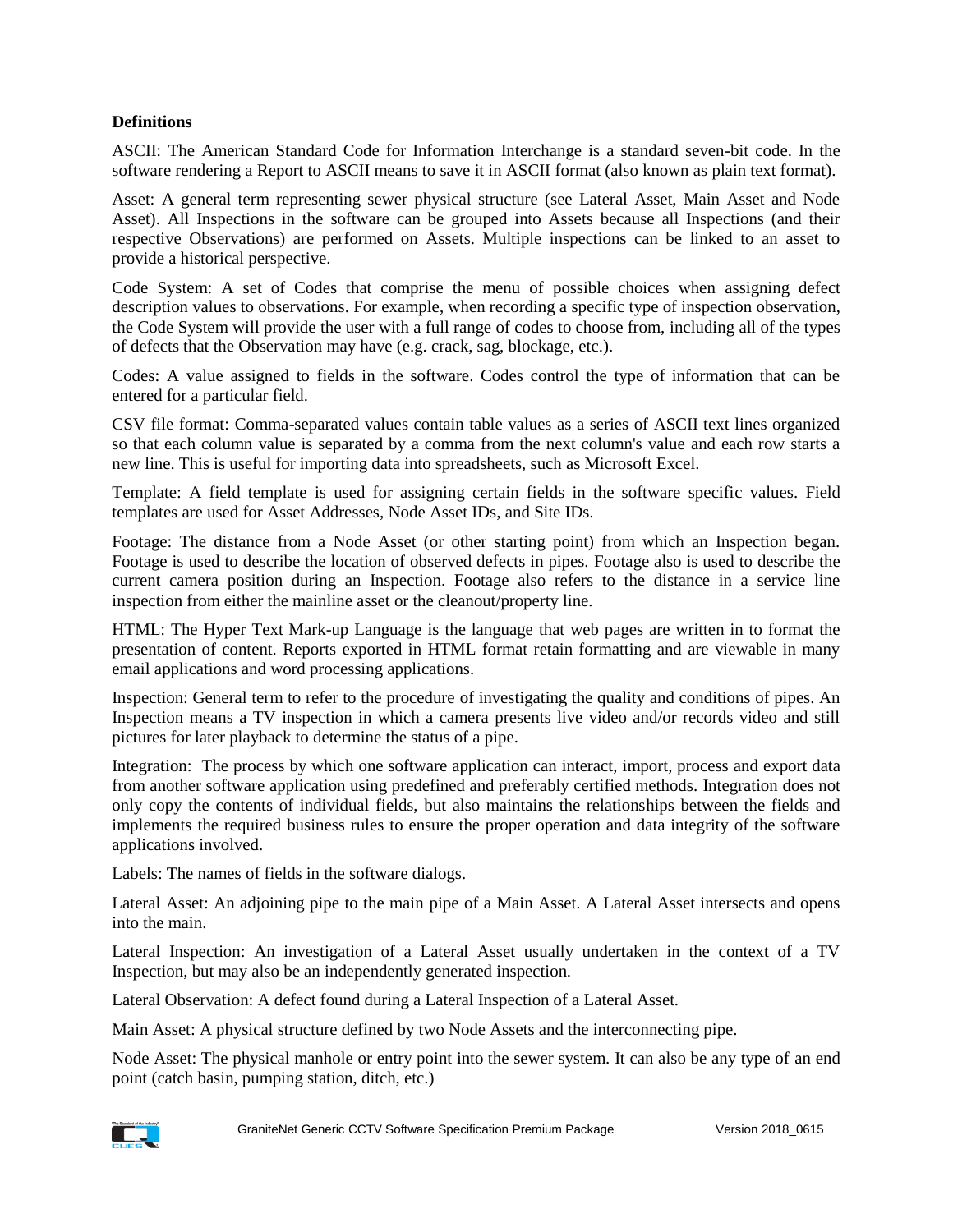Node Asset Inspection: An investigation of the type and condition of a Node Asset. This procedure also enters Node Asset data into the software.

Observation: General term to describe a peculiarity during an Inspection. In the software, Observations are perceived defects, informational items, or general comments noted during a TV Inspection.

ODBC Data Source: Open Database Connectivity standard, an integration tool to access information from a range of databases including Access, dBase, [DB2,](http://searchdatabase.techtarget.com/sDefinition/0,,sid13_gci213553,00.html) Excel, SQL Server, Oracle, and Text. Reports may be generated to ODBC data sources.

PACP: NASSCO's Pipeline Assessment and Certification Program. It is a coding standard used to evaluate and classify sewer pipe conditions.

Pane: A window containing different views of data and processes in the software. These panes are synchronized, wherein operating in one of the panes will effect changes in another pane. Panes can be laid out in any custom arrangement.

PDF: Portable Display Format document. PDF files are viewable independent of the application that created them using PDF Viewers such as Adobe Acrobat Reader. The software shall allow generating of Reports into this format.

Project: A grouping of Inspections completed or assigned and the Assets upon which these Inspections have been or will be performed by the contract, customer, or other manner. In the software, all Inspections in the system are grouped into projects since Inspections are completed for specific reasons (customers, contracts, etc.).

Report Filter: This is a means of selecting only relevant information to be presented in a report. In the software, reports can be filtering by applying a Report Template to include user-defined information for the Report.

Report Preset: A Report Preset is a setting to generate reports rapidly. It is useful to specify persistent filters for daily or weekly reports and for selecting and generating several reports at a time. Using Report Preset can substantially reduce report processing time.

Report Template: Defines the content and look of a report. Reports packaged with the software will be represented as templates (in conjunction with report presets to set up filtering criteria) and when run request values for variable parameters to be entered, such as dates, operators, etc.

Report: A paper or electronic file based presentation of data contained in the application. Customized Reports can be generated that meaningfully present the data contained in the software.

Synchronization: The Database Synchronization is a process of forcing two data subsets of two databases to have the same content. This is useful for data transfer between the Inspection and the Enterprise/Engineering databases, when the Inspection edition user brings the updated database to the office and synchronizes completed inspections (for example) with the Enterprise/Engineering database. Also in the software, the Panes representing different modules of the application must be integrated and synchronized so a change in one pane effects a change in another.

Toolbar: Graphic tool that contains buttons with small images (the same images you see next to corresponding menu items), menus, or a combination of both. The software should include many built-in toolbars that you can show, hide, and position as needed.

Tool-tip: Notes that appear when you position the mouse over a control element (button, field etc.) that describes the element usage.

TV Inspection: The main method of inspected pipes and nodes. The procedure includes viewing television output of a camera traversing the pipe between two Node Assets.